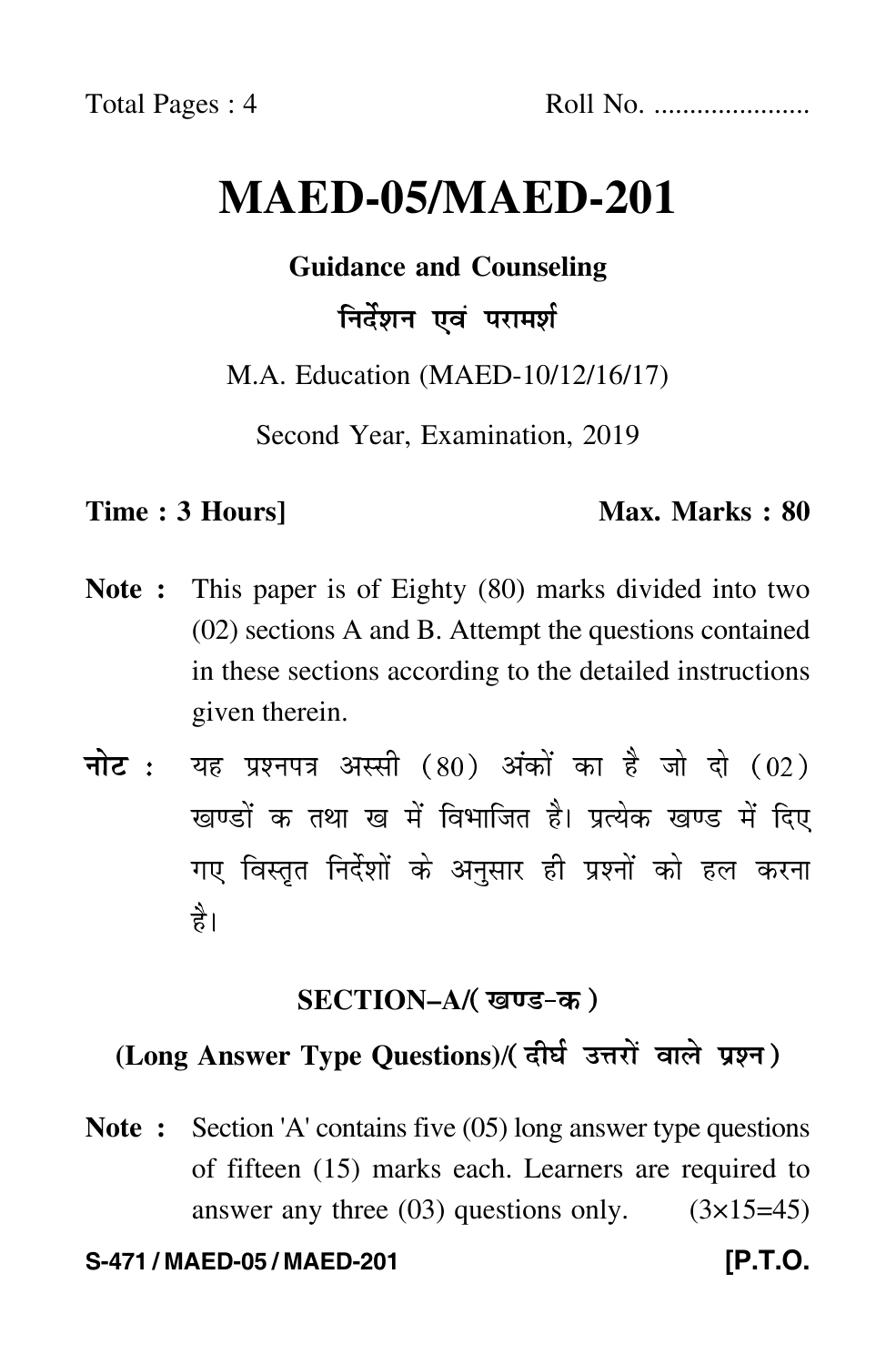- <mark>नोट</mark> : खण्ड 'क' में पाँच (05) दीर्घ उत्तरों वाले प्रश्न दिये गये हैं, प्रत्येक प्रश्न के लिए पन्द्रह (15) अंक निर्धारित हैं। शिक्षार्थियों को इनमें से केवल तीन (03) प्रश्नों के उत्तर देने हैं।
- **1.** Describe the different types of guidance. Focus the role of teacher in guidance.

निर्देशन के विभिन्न प्रकारों को स्पष्ट करें। निर्देशन में शिक्षक की भमिका पर प्रकाश डालिए।

**2.** What are the theorotical foundations of counselling ? Explain.

परामर्श के सैद्धान्तिक आधार क्या है? स्पष्ट करें।

**3.** Describe the problems faced by the teachers in guidance of children with special needs. Explain with the examples of gifted and creative children.

विशेष आवश्यकता वाले बच्चों के निर्देशन में शिक्षक को जो प्रमुख समस्याएं आती है उनका विवरण करें। तीव्र बुद्धि (gifted) और सृजनात्मक प्रवृत्ति (creative) वाले बच्चों के उदाहरण के माध्यम से स्पष्ट करें।

**4.** Explain the concept and principles of counselling and also discuss the responsibilies of a good counsellor.

परामर्श के स्वरूप व सिद्धान्त को स्पष्ट करें। एक अच्छे परामर्श दाता की जिम्मेदारियों का विवरण करें।

### **S-471 / MAED-05 / MAED-201 [ 2 ]**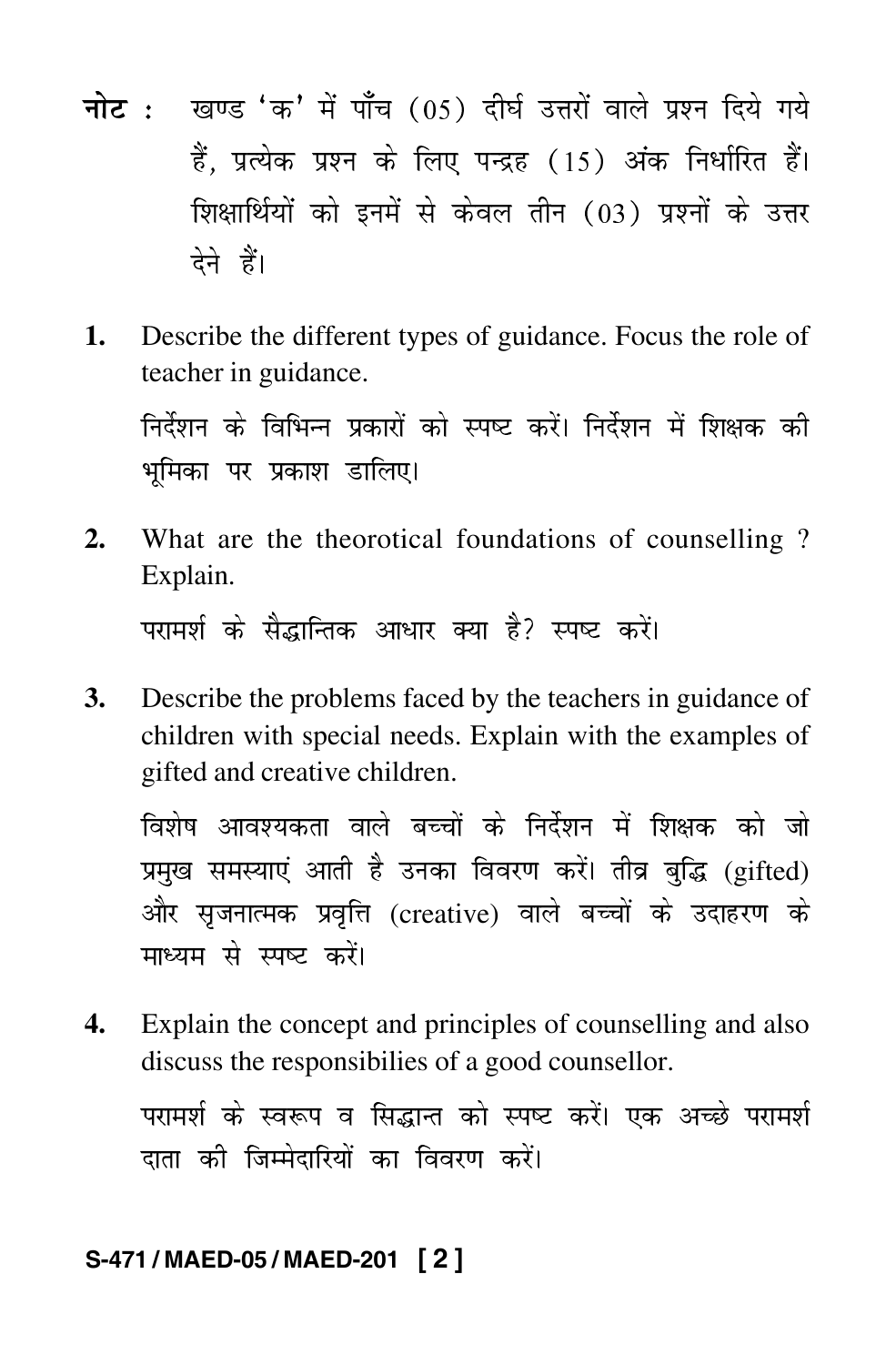**5.** What is the difference between group counselling and individual counselling ? Explain the counselling for adjustment.

समूह परामर्श और व्यक्तिगत परामर्श में क्या अन्तर है? समायोजन हेत परामर्श को स्पष्ट करें।

## **SECTION–B/**

## (Short Answer Type Questions)/( लघु उत्तरों वाले प्रश्न )

**Note :** Section 'B' contains eight (08) short answer type questions of seven (07) marks each. Learners are required to answer any five (05) questions only.

 $(5 \times 7 = 35)$ 

- <mark>नोट</mark> : खण्ड 'ख' में आठ (08) लघु उत्तरों वाले प्रश्न दिये गये हैं, प्रत्येक प्रश्न के लिए सात (07) अंक निर्धारित हैं। शिक्षार्थियों को इनमें से केवल पाँच (05) प्रश्नों के उत्तर देने हैं।
- **1.** Explain the need of educational guidance. शैक्षिक निर्देशन की आवश्यकता बताएं।
- **2.** Write short note on analytical reports on guidance and counselling. निर्देशन और परामर्श पर विश्लेषणात्मक रिपोर्ट पर एक टिप्पणी लिखिए।
- **3.** Discuss the objectives of vocational guidance. व्यवसायिक निर्देशन के उद्देश्यों की विवेचना करें।

## **S-471 / MAED-05 / MAED-201 [ 3 ] [P.T.O.**